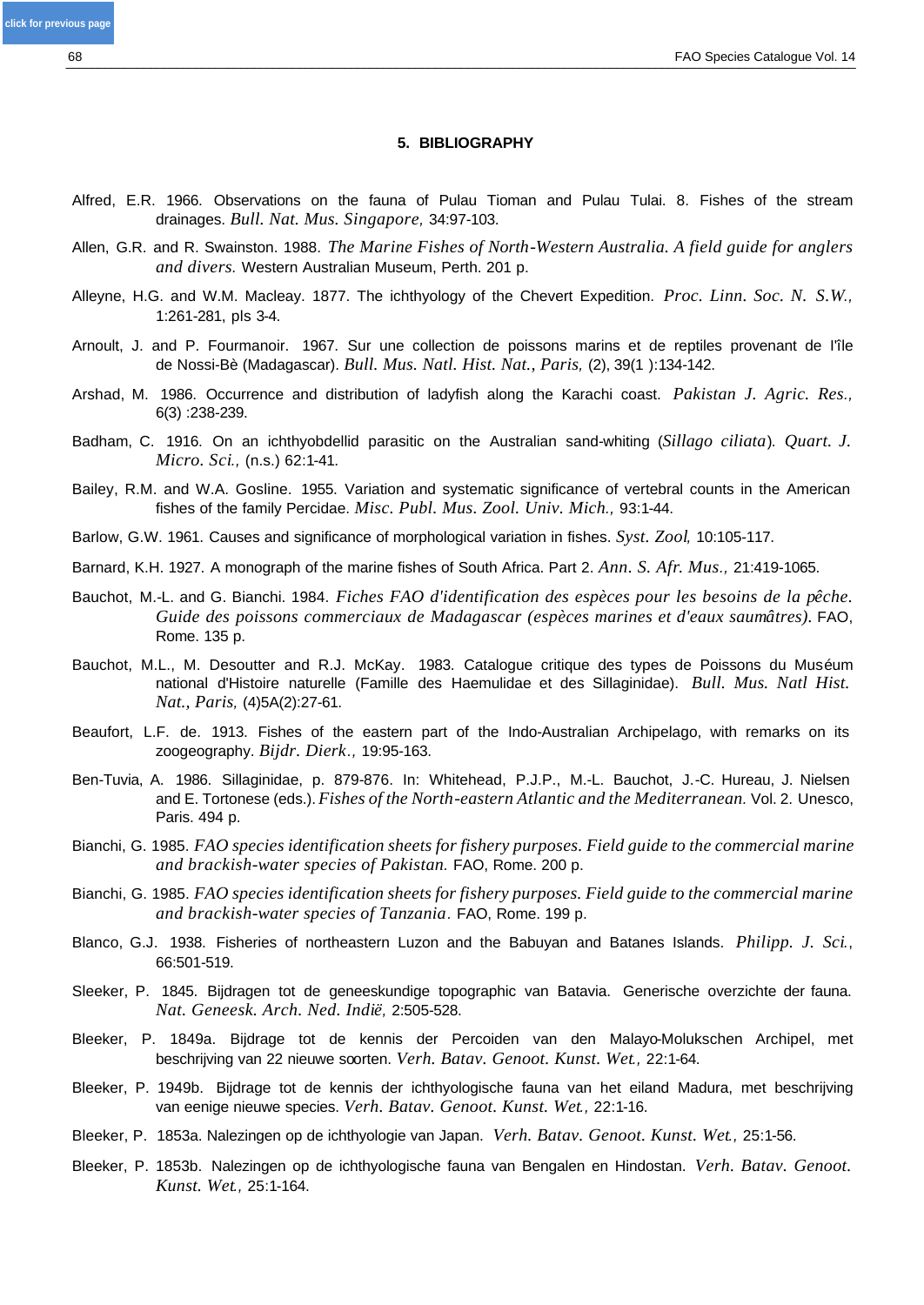- <span id="page-1-0"></span>Bleeker, P. 1859. Derde bijdrage tot de kennis der ichthyologische fauna van Bali. *Nat. Tijdschr. Ned. Indië,*  17:141-175.
- Bleeker, P. 1865. Notice sur les poissons envoyes de Chine au Musee de Leide par M.G. Schlegel. *Ned. Tijdschr. Dierk.,* 2:55-62.
- Bleeker, P. 1874. Mémoire sur les Sciaenoides et les Sillaginoides de I'lnde archipelagique. *Verh. K. Akad. Wet. Amsterdam,* 14:1-76.
- Bleeker, P. 1876. Systema Percarum revisum, part 2. *Arch. Néerl. Sci. Nat.,* 11:289-340.
- Bleeker, P. 1877. *Atlas ichthyologique des Indes Orientales Néerlandaises, publié sous les auspices du gouvernement colonial Néerlandais. Vol. 8, Percoides 2 (Spariformes), Bogodoides, Cirrhiteoides.*  Fréderic Muller, Amsterdam. 156 p., 41 pis.
- Bleeker, P. 1878. Quartrième mémoire sur la faune ichthyologique de la Nouvelle-Guinée. *Arch. Néerl. Sci. Nat.,* 13:35-66.
- Bleeker, P. 1879. Enumération des espèces de poissons actuellement connues du Japan et description de trois espèces inédites. *Verh. K. Akad. Wet. Amsterdam,* 18:1-33.
- Bloch, M.E. and J.G. Schneider. 1801. M.E. Blochii Systema Ichthyologiae iconibus cx illustratum. Post obitum auctoris opus inchoatum absolvit, correxit, interpolavit J.G. Schneider, Saxo, Berolini. 584 p., 110 pls.
- Boeseman, M. 1947. Revision of the fishes collected by Burger and von Siebold in Japan. *Zool. Meded., Leiden,* 28:1-242.
- Borodin, N. A. 1932. Scientific results of the yacht "Alva" world cruise, July, 1931 to March, 1932, in command of William K. Vanderbilt. Fishes. *Bull Vanderbilt Mar. Mus.,* 1:65-101.
- Boulenger, G.A. 1887. An account of the fishes obtained by Surgeon-Major A.S.G. Jayakar at Muscat, east coast of Arabia. *Proc. Zool. Soc. London,* 1887:653-667.
- Boulenger, G.A. 1901. Notes on the classification of teleostean fishes -1. On the Trachinidae and their allies. *Ann. Mag. Nat. Hist.,* (7)8:261 -271.
- Brewer, D.T. and K. Warburton. 1988. A dietary study of *Sillago analis* and its variation in three Australian locations. *Proc. Linn. Soc. N. S. W.,* 110(2):215-217.
- Brewer, D.T. and K. Warburton. 1992. Selection of prey from a seagrass/mangrove environment by golden lined whiting, *Sillago analis* (Whitley). *J. Fish Biol,* 40: 257-271.
- Burchmore, J.J., D.A. Pollard, M.J. Middleton, J.D. Bell and B.C. Pease. 1988. Biology of four species of whiting (Pisces: Sillaginidae) in Botany Bay, New South Wales. *Aust. J. Mar. Freshwat. Res.,* 39:709-727.
- Cantor, T.E. 1849. Catalogue of Malayan fishes. *J. Asiat. Soc. Beng.,* 18(2):983-1443.
- Castelnau, F.L. 1872. Contributions to the ichthyology of Australia. *Proc. Zool. Acclim. Soc. Victoria,* 1:29-247.
- Castelnau, F.L. 1873. Contributions to the ichthyology of Australia. *Proc. Zool. Acclim. Soc. Victoria,* 2:37-158.
- Castelnau, F.L. 1875. Researches on the fishes of Australia. *Intercol. Exhib. Essays,* 2:1-52.
- Castelnau, F.L. 1878. Australian fishes. New or little known species. *Proc. Linn. Soc. N. S. W.,* 2:225-248.
- Castelnau, F.L. 1879. Essay on the ichthyology of Port Jackson. *Proc. Linn. Soc. N. S. W.,* 3:347-402.
- Chacko, P.I. 1949a. Nutrition of the young stages of estuarine fishes of Madras. *Sci. Cult.,* 15(1):32-33.
- Chacko, P.I. 1949b. Food and feeding habits of the fishes of the Gulf of Manaar. *Proc. Indian Acad. Sci.,* 29(B):83-97.
- Chacko, P.I. 1950. Marine plankton from waters around the Krusadai Islands. *Proc. Indian Acad. Sci.,*  31(B):162-174.
- Chang, K.H. and C.P. Chen. 1974. The newly recorded sandborer *Sillago parvisquamis* Gill of Taiwan. *Bull. Inst. Zool. Acad. Sin.,* 13:35-36.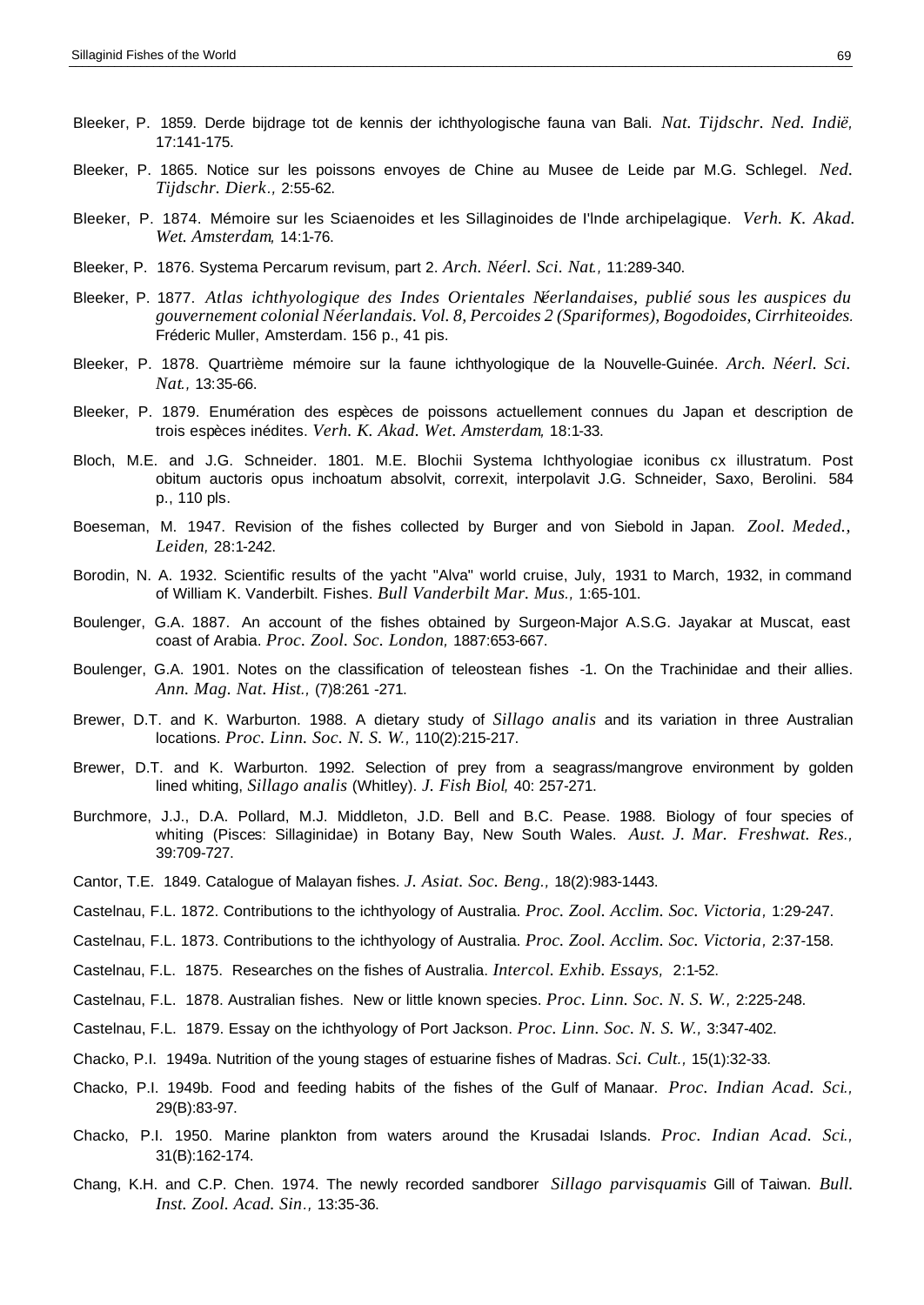Chaudhuri, B.L 1923. Fauna of the Chilka Lake. Fish Part IV. *Mem. Indian Mus.,* 5:711-736.

- Chen, T.-W. and T.-C. Yu. 1982. Growth, environment, food and disease research of common whiting *Sillago japonica. Bull. Taiwan Fish. Res. Inst.,* 34:251-258.
- Chervinski, J. 1986. Sand whiting, *Sillago sihama* Forsskål, Red Sea immigrant and its salinity tolerance. *Bamidgeh,* 38(1):30-32.
- Cleland, K.W. 1947. Studies on the economic biology of the Sand Whiting *(Sillago ciliata, C.* & V.). *Proc. Linn. Soc. N. S. W.,* 72:215-228.
- Cockerell, T.D.A. 1915. The scales of some Australian fishes. *Mem. Queensland Mus.,* 3:35-46.
- Cohen, P. 1892. *The marine fish and fisheries of New South Wales, past and present, in their commercial aspect.*  Government Printer, Sydney. 30 p.
- Collette, B.B. 1974. The garfishes (Hemiramphidae) of Australia and New Zealand. *Rec. Aust. Mus.,*  29(2):11-105, figs 1-23.
- Cuvier, G. 1817. *Le règne animal distribué d'après son organisation, pour servir de base à l'histoire naturelle des animaux et d'introduction a I'anatomie comparée.* Poissons, Vol. 2. Paris. 532 p.
- Cuvier, G. 1829. *Le règne animal distribué d'après son organisation, pour servirde base à l'histoire naturelle des animaux et d'introduction a I'anatomie comparèe.* Poissons, Vol. 2, p. 122-406. Deterville, Paris. Nouvelle edition.
- Cuvier, G. and A. Valenciennes. 1829. *Histoire naturelle des poissons.* Vol. 3. F.G. Levrault, Paris. 500 p.
- Day, F. 1865a. On the fishes of Cochin, on the Malabar coast of India. *Proc. Zool. Soc. London,* 1865:2-40.
- Day, F. 1865b. *The fishes of Malabar.* B. Quaritch, London. 293 p.
- Day, F. 1869. On the fishes of Orissa. *Proc. Zool. Soc. London,* 1869:296-310.
- Day, F. 1870. On the fishes of the Andaman Islands. *Proc. Zool. Soc. London,* 1870:677-705.
- Day, F. 1875-1878. *The fishes of India; being a natural history of the fishes known to inhabit the seas and fresh waters of India, Burma, and Ceylon.* Vol. 1. B. Quaritch, London. 778 p.
- Day, F. 1888. *The fishes of India; being a natural history of the fishes known to inhabit the seas and freshwaters of India, Burma, and Ceylon. Fishes of India, Supplement, October, 1888:779-816. B. Quaritch,* London.
- Devanesan, D.W. and K. Chidambaram. 1948. *The common food fishes of the Madras Presidency.* Dept. Indust. and Commerce, Madras. 79 p. Reference not seen.
- Dixon, P.I., R.H. Crozier, M. Black and A. Church. 1987. *Stock identification and discrimination of commercially important whitings in Australian waters using genetic criteria* (FIRTA 83/16). Centre for Marine Science, University of New South Wales. 69 p. Appendices 1-10.
- Domantay, J.S. 1940. The fishery industries of Zamboanga. *Philipp. J. Sci,* 71:81-109.
- Dredge, M.C.L. 1976. *Aspects of the ecology of three estuarine dwelling fish in southeast Queensland.* M. Sc. Thesis Univ. Queensland.
- Duncker, G. and E. Mohr. 1931. Die Fische der Südsee Expedition der Hamburgischen Wissenschaftlichen Stiftung 1908-1909. 3 Teil. *Mitt. Zool. St. Inst. Hamburg,* 44:57-84.
- Dutt, S. and K. Sujatha. 1980. On the seven species of the family Sillaginidae from Indian waters. *Mahasagar - Bull. Nat. Inst. Oceanogr.,* 13(4):371-375.
- Dutt, S. and K. Sujatha. 1983. On a new species of *Sillago* Cuvier, 1817 (Teleostei: Sillaginidae) from India. *Proc. Indian Natl. Sci. Acad.,* B48(5):611-614 (1982).
- Evermann, B.W. and A. Seale. 1907. Fishes of the Philippine Islands. *Bull. Bur. Fish. Wash.,* 26:49-110.
- FAO. 1992. Year book of Fishery Statistics, 1990. Catches and landings (Vol. 70). *FAO Statistics Series, No. 105.*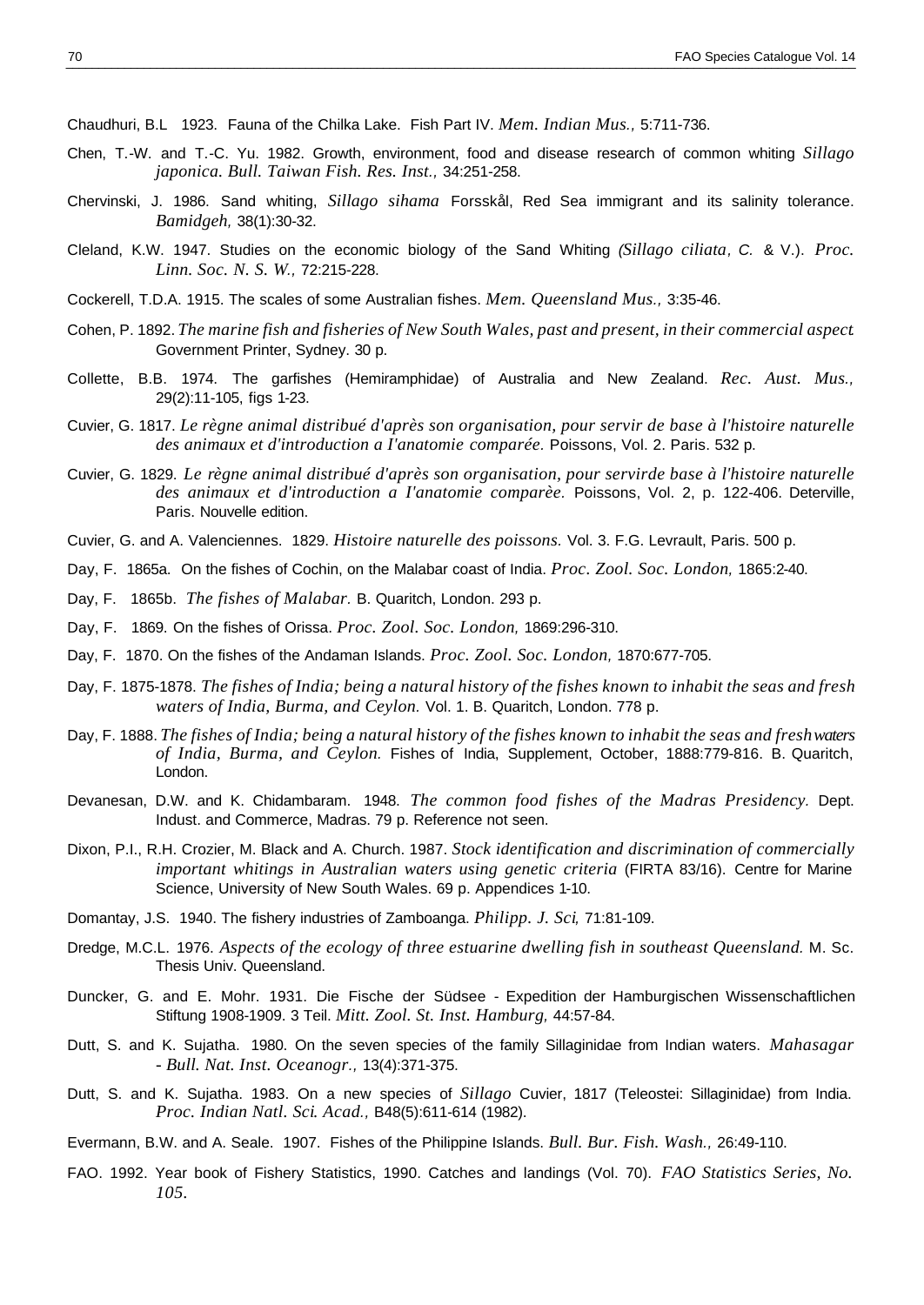- Forsskål, P. 1775. *Descriptiones animalium; avium, amphibiorum, piscium, insectorum, vermium; quae in itinere orientali observavit Petrus Forskål - Hauniae.* Post mortem auctoris edidit Carsten Niebuhr, Copenhagen. 164 p.
- Fowler, H.W. 1904. A collection of fishes from Sumatra. *J. Acad. Nat. Sci. Philad.,* (2)12:495-560.
- Fowler, H.W. 1925. Fishes from Natal, Zululand, and Portuguese East Africa. *Proc. Acad. Nat. Sci. Philad.,*  77:187-268.
- Fowler, H.W. 1927. Notes on the Philippine fishes in the collection of the Academy. *Proc. Acad. Nat. Sci. Philad.,* 79:255-297.
- Fowler, H.W. 1928a. The fishes of Oceania. *Mem. Bemice P. Bishop Mus.,* 10:1-540.
- Fowler, H.W. 1928b. Notes and descriptions of fishes from Ceylon. *J. Bombay Nat. Hist. Soc.,* 32(4):704-710.
- Fowler, H.W. 1928c. Further notes and descriptions of Bombay shore fishes. *J. Bombay Nat. Hist. Soc.,*  33(1):100-119.
- Fowler, H.W. 1930a. Notes on Japanese and Chinese fishes. *Proc. Acad. Nat. Sci. Philad.,* 81: 589-616.
- Fowler, H.W. 1930b. Notes on percoid and related fishes. *Proc. Acad. Nat. Sci. Philad.,* 81:633-657.
- Fowler, H.W. 1931a. The fishes of Oceania Supplement 1. *Mem. Bemice P. Bishop Mus.,* 11:313-381.
- Fowler, H.W. 1931b. Studies of Hong Kong fishes. No. 2. *Hong Kong Nat.,* 2:287-317.
- Fowler, H.W. 1933. Contributions to the biology of the Philippine Archipelago and adjacent regions. The fishes of the families Banjosidae, Lethrinidae, Sparidae, Girellidae, Kyphosidae, Oplegnathidae, Gerridae, Mullidae, Emmelichthyidae, Sciaenidae, Sillaginidae, Arripidae and Enoplosidae, collected by the United States Bureau of Fisheries Steamer "Albatross", chiefly in Philippine Seas and adjacent waters. *Bull. U. S. Nad. Mus.,* 100(12):1-465.
- Fowler, H.W. 1934a. Fishes obtained by Mr H.W. Bell Marley chiefly in Natal and Zululand in 1929 to 1932. *Proc. Acad. Nat. Sci. Philad.,* 86:405-514.
- Fowler, H.W. 1934b. The fishes of Oceania Supplement 2. *Mem. Bernice P. Bishop Mus.,* 11:385-466.
- Fowler, H.W. 1935. Zoological results of the third De Schauensee Siamese Expedition. Part VI Fishes obtained in 1934. *Proc. Acad. Nat. Sci. Philad.,* 87:89-163.
- Fowler, H.W. 1937. Zoological results of the third De Schauensee Siamese Expedition. Part VIII Fishes obtained in 1936. *Proc. Acad. Nat. Sci. Philad.,* 89:125-264.
- Fowler, H.W. 1939. Zoological results of the third De Schauensee Siamese Expedition. Part IX Additional fishes obtained in 1939. *Proc. Acad. Nat. Sci. Philad.,* 91:39-96.
- Fowler, H.W. 1949a. A synopsis of the fishes of China. Part VII cont. The Perch-like fishes. *J. Hong Kong Fish. Res. Stn.,* 2:3-65.
- Fowler, H.W. 1949b. The fishes of Oceania Supplement 3. *Mem. Bemice P. Bishop Mus.,* 12:37-186.
- Fowler, H.W. 1953. Australian fishes obtained or observed by the United States Exploring Expedition, 1838-1841. *Ichthyol. Notes Queensland,* 2:11-20.
- Fowler, H.W. and B.A. Bean. 1922. Fishes from Formosa and the Philippine Islands. *Proc. U. S. Natl. Mus.,*  62(2):1-73.
- Fowler, H.W. and B.A. Bean. 1927. Notes on fishes obtained in Sumatra, Java, and Tahiti. *Proc. U. S. Natl. Mus.*, 71(10):1-15.
- Fowler, J.A. 1970. Control of vertebral number in teleosts an embryological problem. *Q. Rev. Biol.* 45:148-167.
- Frost, G.A. 1927. A comparative study of the otoliths of the Neopterygian fishes. *Ann. Mag. Nat. Hist.,*  (9)20:298-305.
- Gilchrist, J.D.F. and W.W. Thompson. 1908. Descriptions of fishes from the coast of Natal. *Ann. S. Afr. Mus.,*  6:145-206.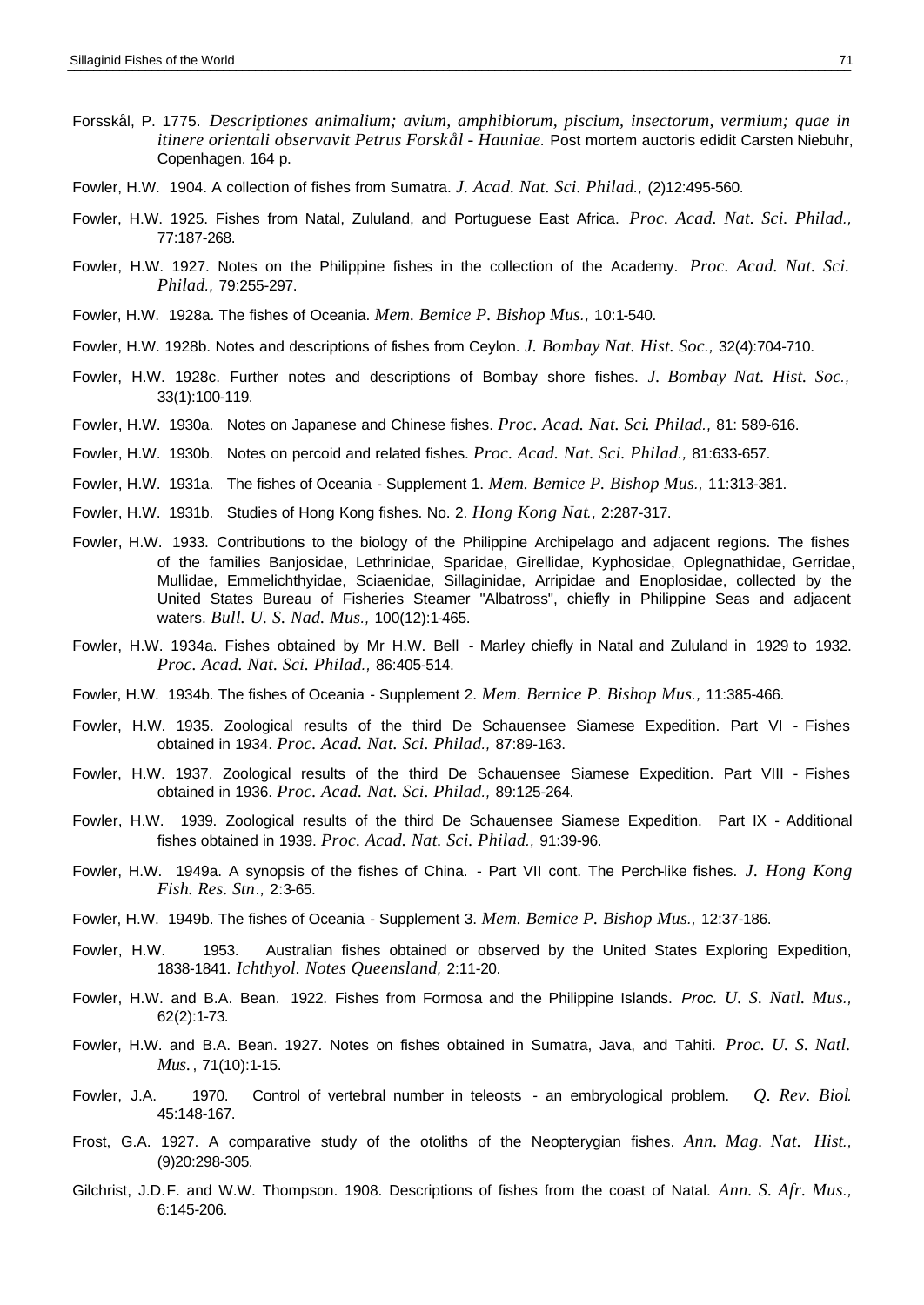- Gilchrist, J.D.F. and W.W. Thompson. 1916. A catalogue of the sea fishes recorded from Natal, Part 1 . *Ann. Durban Mus.,* 1:255-290.
- Gilchrist, J.D.F. and W.W. Thompson. 1917. A catalogue of the sea fishes recorded from Natal, Part 2. *Ann. Durban Mus.,* 1:291-431.
- Gill, T.N. 1861 . Description of a new species of *Sillago. Proc. Acad. Nat. Sci. Philad.,* 1861 :505-507.
- Gill, T.N. 1862a. Synopsis of the Sillaginoids. *Proc. Acad. Nat. Sci Philad.,* 1861:501-505.
- Gill, T.N. 1 862b. Synopsis of the Notothenioids. *Proc. Acad. Nat. Sci. Philad.,* 1861 :51 2-522.
- Gloerfelt-Tarp, T. and P.J. Kailola. 1984. *Trawled fishes of southern Indonesia and northwestern Australia.*  Australian Development Assistance Bureau, Australia, Directorate General of Fisheries, Indonesia, German Agency for Technical Cooperation, Germany. 406 p.
- Goodall, J.A., A.W. Blackshaw and M.F. Capra. 1 989. Factors affecting the activation and duration of motility of the spermatozoa of the summer whiting *(Sillago ciliata). Aquaculture,* 77(2-3): 243-250.
- Goodall, J.A., M.F. Capra and A.W. Blackshaw. 1987. Quantitative histology of the seasonal changes in the gonads of summer whiting, *Sillago ciliata. J. Fish Biol.,* 30(5):589-595.
- Gopinath, K. 1942. Distribution and feeding of the post-larval fishes of the Trivandrum coast. *Curr. Sci.,*  11(8):337-338.
- Gopinath, K. 1946. Notes on the larval and postlarval stages of fishes found along the Trivandrum coast. *Proc. Natl. Inst. Sci. India,* 12(1):7-21.
- Grant, E.M. 1965. Guide to fishes. *Fishes. Notes Queensland,* 2(2):1-280.
- Grant, E.M. 1972. *Guide to Fishes.* Press Etching Pty. Ltd, Brisbane. 472 p.
- Gudger, E.W. 1929. Nicholas Pike and his unpublished paintings of the fishes of Mauritius, Western Indian Ocean, with an index to the fishes. *Bull. Am. Mus. Nat. Hist.,* 58:489-530.
- Gunn, J.S. and N.E. Milward. 1985. The food, feeding habits and feeding structures of the whiting species *Sillago sihama* (Forsskål) and *Sillago analis* Whitley from Townsville, North Queensland, Australia. *J. Fish Biol.,* 26:411-427.
- Günther, A. 1860. *Catalogue of the acanthopterygian fishes in the collection of the British Museum.* Vol.2. British Museum, London. 548 p.
- Günther, A. 1861. List of the cold-blooded Vertebrata collected by B.H. Hodgson, Esq., in Nepal. *Proc.Zool. Soc. London,* 1861:213-227.
- Günther, A. 1880. Report on the shore fishes procured during the voyage of H. M.S. "Challenger" in the years 1873-1876. *Rep. Scient. Results Voy. Challenger,* 1(6):1-82.
- Hamilton-Buchanan, F. 1 822. *An account of the fishes found in the River Ganges and its branches.* Archibald Constable and Company, Edinburgh and London. 405 p.
- Hardenberg, J.D.F. 1936. On a collection of fishes from the estuary and the lower and middle course of the river Kapuas (W. Borneo). *Treubia,* 15:225-254.
- Hardenberg, J.D.F. 1941. Fishes of New Guinea. *Treubia,* 18:217-231.
- Haysom, N.M. 1957. Notes on some Queensland fishes. *Ichthyol. Notes Queensland,* 1:139-144.
- Herre, A.W. 1933. A check list of fishes from Sandakan, British North Borneo. *J. Pan-Pacif. Res. Instn.,* 8(4):2-11
- Herre, A.W. 1939. On a third collection of fish from Maungmagan, Tavoy district, lower Burma. *Rec. Indian Mus.,* 41:111-116.
- Herre, A.W. 1945. Marine fishes from the Chusan Archipelago and the Chinese coast. *Lingnan Sci. J.,*  21:107-122.
- Herre, A.W. 1953. Check list of Philippine fishes. *Res. Rep. U. S. Fish Wildl. Serv.,* 20:1-977.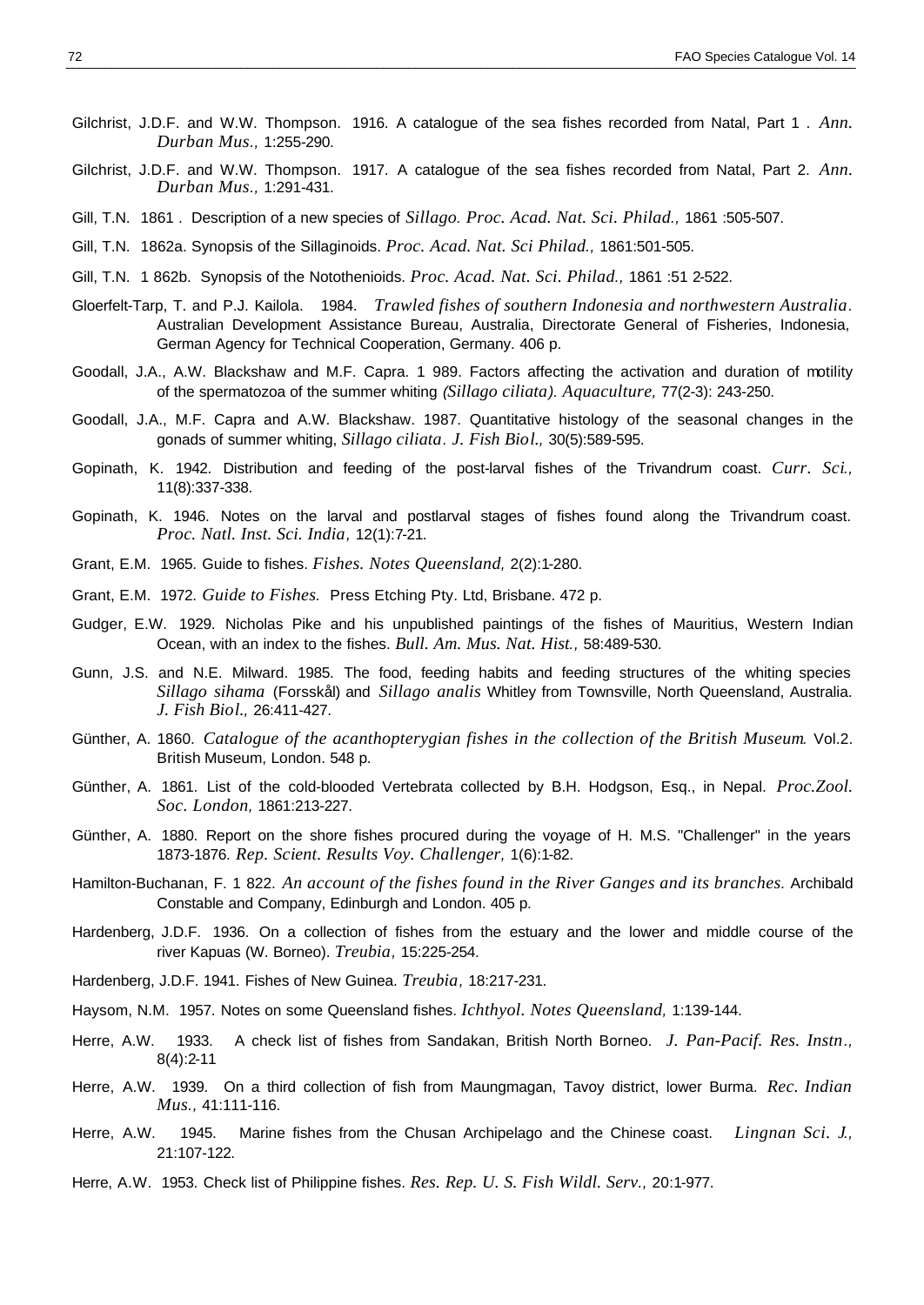- Hirai, A. 1988. Fine structure of the micropiles of pelagic eggs of some marine fishes. *Jap. J. Ichthyol.,*  35(3):351-357.
- Hiramoto, Y. 1976. Studies on the artificial reproduction of the sand borer, *Sillago sihama* (Forsskål) 1. Spawning of the sand borer cultured in an aquarium. *Aquiculture,* 24(1):14-20.
- Hollister, G. 1934. Clearing and drying fish for bone study. *Zoologica,* 12:89-101 .
- Hoque, B. and R.W.R. Patra. 1987. Fecundity of the ladyfish, *Sillago domina* (Cuvier) (Trachinidae: Perciformes). *Bangladesh J. Zool.,* 15(2):205-210.
- Hora, S.L. 1924. Fish of the Tale Sap, Peninsula Siam. *Mem. Asiat. Soc. Beng.,* 6:479-503. Reference not seen.
- Hotta, H. 1 961. *Comparative study of the axial skeleton of Japanese Teleostei.* Nippon Gyogaku Shinkokai, Tokyo. 151 p., 69 pls, 207 figs. (In Japanese).
- Hutchins, B. and R. Swainston. 1986. *Sea Fishes of Southern Australia. Complete field guide for anglers and divers.* Swainston Publishing, Perth. 180 p.
- James, P.S.B.R., T.J. Verghese and K.V. Devaru. 1978. Some observations on the possibilities of culture of the Indian Sand whiting *Sillago sihama* (Forsskål) in brackish waters. *J. Inland Fish. Soc. India,*  8:212-220.
- James, P.S.B.R., R. Soundararajan and J.X. Rodrigo. 1984. A study of the seed resource of the Indian sand whiting *Sillago sihama* (Forsskål) in the Palk Bay. *Indian J. Fish.,* 31(3):31 3-324.
- Jenkins, J.T. 1910. Notes on fish from India and Persia, with descriptions of new species. *Rec. Indian Mus.,*  5:123-140.
- Johnston, R.M. 1883. General and critical observations on the fishes of Tasmania; with a classified catalogue of all the known species. *Pap. Proc. R. Soc. Tasmania,* 1882:53-144.
- Johnston, R.M. 1891. Further observations upon the fishes and fishing industries of Tasmania, together with a revised list of indigenous species. *Pap. Proc. R. Soc. Tasmania,* 1 890:22-46.
- Johnston, R.M. 1903. Report on the marine fishes (collected by Messrs. Annandale and Robinson on the coast of Patani and Thering). *Fasc*. *malayenses.,* 2:293-302. Reference not seen.
- Jones, J.K. 1980. Research on the biology of spotted (King George) whiting in South Australian waters. *Safish,*  4(1):3-7
- Jones, J.K. 1981. Yellowfin whiting *(Sillago schomburgkii)* studies in South Australian waters. *Safish,*  5(4):20-23.
- Jones, G.K., D.A. Hall, K.L. Hill and A.J. Staniford. 1989. Stock Assessment, Economics, Management. In: *The South Australian Marine Scalefish Fishery.* South Australian Department of Fisheries, Green Paper. 186 p.
- Jordan, D.S. and B. W. Evermann. 1902. Notes on a collection of fishes from the island of Formosa. *Proc. U. S. Natl. Mus.,* 25:31 5-368.
- Jordan, D.S. and C.L. Hubbs. 1925. Record of fishes obtained by David Starr Jordan in Japan, 1922. *Mem. Carnegie Mus.,* 10:93-336, pls 5-12.
- Jordan, D.S. and C.W. Metz. 1913. A catalog of the fishes known from the waters of Korea. *Mem. Carnegie Mus.,* 6:1-65, pls 1-10.
- Jordan, D.S. and R.E. Richardson. 1909. A catalog of the fishes of the island of Formosa, or Taiwan, based on the collections of Dr Hans Sauter. *Mem. Carnegie Mus.,* 4:159-204.
- Jordan, D.S. and A. Seale. 1905. List of fishes collected by Dr Bashford Dean on the island of Negros, Philippines. *Proc. U. S. Natl. Mus.,* 28:769-803.
- Jordan, D.S. and A. Seale. 1907a. Fishes of the islands of Luzon and Panay. *Bull. Bur. Fish. Wash.,* 26:1-48*.*
- Jordan, D.S. and A. Seale. 1907b. List of fishes collected at Hong Kong by Captain Williams Finch, with descriptions of five new species. *Proc. Davenport Acad. Sci.,* 10:1-17.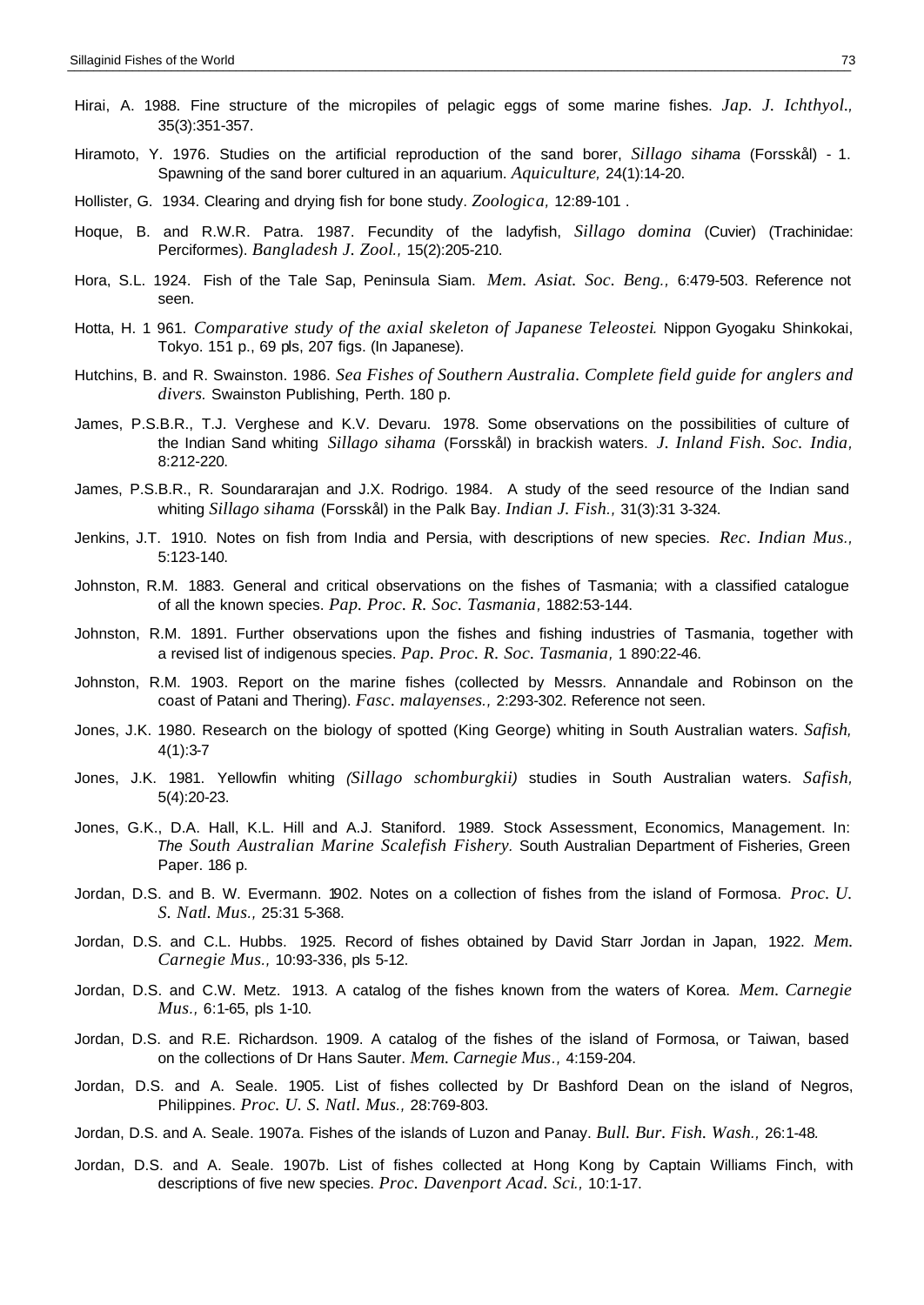- Jordan, D.S. and J.O. Snyder. 1901. A preliminary check list of the fishes of Japan. *Annotnes Zool. Jap.,*  3:31-159.
- Jordan, D.S. and J.O. Snyder. 1902. A review of the Trachinoid fishes and their supposed allies found in the waters of Japan. *Proc. U. S. Natl. Mus.,* 24:461-497.
- Jordan, D.S. and E.G. Starks. 1905. On a collection of fishes made in Korea, by Pierre Louis Jouy, with descriptions of new species. *Proc. U. S. Natl. Mus.,* 28:193-212.
- Jordan, D.S. and E.C. Starks. 1917. Notes on a collection of fishes from Ceylon with descriptions of new species. *Ann. Carnegie Mus.,* 11:430-460.
- Jordan, D.S., S. Tanaka and J.O. Snyder. 1913. A Catalogue of the fishes of Japan. *J. Coll. Sci. Imp. Univ. Tokyo,* 33:1-497.
- Jordan, D.S. and W.F. Thompson. 1914. Record of the fishes obtained in Japan in 1911. *Mem. Carnegie Mus.,* 6:205-313.
- Jouan, H. 1861. Notes sur quelques espèces de poissons de la Nouvelle-Caledonie. *Mem. Soc. Imp. Sci. Nat. Cherbourg, 8:241-308. Reference not seen.*
- Kakuda, S. 1970. Studies on the ecology and fishing stock of *Sillago sihama* (Forsskål) through the analysis of its bottom drift-net fishery. *J. Fac. Fish. Anim. Husb. Hiroshima Univ.,* 9:1-55.
- Kashiwagi, M., H. Sakaki, T. Takahashi and T. Iwai. 1987. A relationship between egg size and hatching rate in Japanese whiting *Sillago japonica. Bull. Jap. Soc. Scient. Fish.,* 53(12): 2105-2110.
- Kawamura, G., A. Shinomiya and H. Kaminokado. 1975. On the burrowing behaviour of *Sillago sihama* (Forsskål) observed directly. *Bull. Jap. Soc. Scient. Fish.,* 41(7):797.
- Kawanabe, H., Y.T. Saito, T. Sunaga, I. Maki and M. Azuma. 1968. Ecology and biological production of Lake Naka-umi and adjacent regions. 4. Distribution of fishes and their foods. *Spec. Publs. Seto. Mar. Biol.Lab.,* (11)2(4/5):45-73.
- Kent, W. Saville. 1893. *The Great Barrier Reef of Australia: Its products and potentialities.* W.H. Allen, London. 388 p., 16 chromo-pls, 48 photo-pls.
- Khalaf, K.T. 1961. *The marine and freshwater fishes of Iraq.* Ar-Rabitta Press, Baghdad. 164 p.
- Klausewitz, W. and J.G. Nielsen. 1965. On Forsskål's collection of fishes in the Zoological Museum of Copenhagen. *Spolia Zool. Mus. Haun.,* 22:1-29, pls 1-38.
- Klunzinger, C.B. 1870. Synopsis der Fische des Rothen Meeres. *Verh. Zool.-Bot. Ges. Wien,* 20:669-834.
- Klunzinger, C.B. 1879. Die V. Müller'sche Sammlung australischer Fische in Stuttgart. *Sitzungsber. Österr. Akad. Wiss. Wien,* 80:325-430.
- Klunzinger, C.B. 1884. *Die Fische des Rothen Meeres. Eine kritische Revision mit Bestimmungstabellen. I. Acantopteri veri.* E*.* Schweizerbart'sche, Stuttgart. 133 p.
- Kner, R. 1865-1867. Fische. Vol. 1-3. In: *Reise der österreichischen Fregatte "Novara" um die Erde in den Jahren 1857-1859, unter den Befehlen des Commodore B. von Wüllerstorf- Urbain.* Zoologischer Theil. Wien. 433 p., pis 1-16.
- Kobayashi, M., K. Aida, K. Furukawa, Yean Kok Law, T. Moriwaki and I. Hanyu. 1988. Development of sensitivity to maturation-inducing steroids in the oocytes of the daily spawning teleost, the kisu *Sillago japonica. Gen. Comp. Endocrinol.,* 72(2):264-271.
- Krishnamurthy, K.N. 1969. Observations on the food of the sand whiting *Sillago sihama* (Forsskål) from Pulicat Lake. *J. Mar. Biol. Assoc. India,* 11:295-303.
- Krishnamurthy, K.N. and M. Kaliyamurthy. 1981. Studies on the age and growth of sand whiting *Sillago sihama* (Forsskål) from Pulicat Lake with observations on its biology and fishery. *Indian J. Fish.,*  25(1-2):84-97.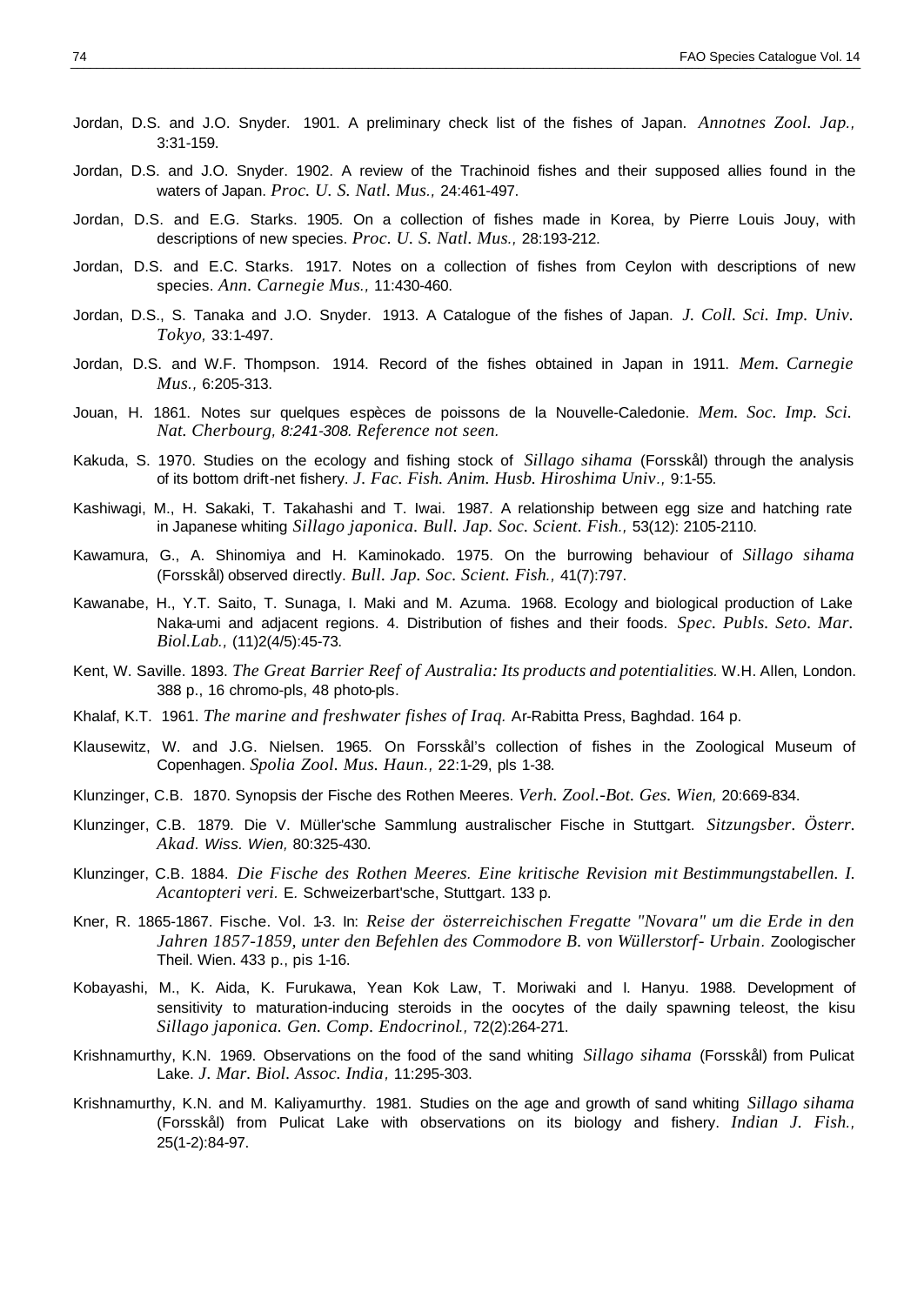- Krishnayya, C.G. 1963. On the use of otoliths in the determination of age and growth of the Gangetic whiting, *Sillago panijus* (Ham.Buch.), with notes on its fishery in Hooghly estuary. *Indian J. Fish.,*  10:391-412.
- Krishnayya, C.G. 1968. On the use of otoliths in the determination of age and growth of the Gangetic whiting, *Sillago panijus* (Ham.Buch.), with notes on its fishery in Hooghly Estuary. *Indian J. Fish.,* 10 A, 1963:129-147, 10 figs.
- Kumai, H. and M. Nakamura. 1978. Spawning of the silver whiting *Sillago sihama* (Forsskål) cultivated in the laboratory. *Bull. Jap. Soc. Scient. Fish.,* 44(9): 1055.
- Kurahawa, A. and S. Suzuki. 1983. Relationships between feeding habits of fish larvae and their food organisms in the western Wakasa Bay. *Bull. Jap. Soc. Scient. Fish.,* 49(10):1507-1513.
- Lacepède, B.G. 1803. *Histoire naturelle des poissons.* Vol. 5. Plassen, Paris. 803 p.
- Ladiges, W., G. von Wahlert and E. Mohr. 1958. Die Typen und Typoide der Fischsammlung des Hamburgischen Zoologischen Museums. *Mitt. Hamb. Zool. Mus. Inst.,* 6:155-167.
- Lanzing, W.J.R. 1967. The saccus vasculosus of the tuna brain. *Copeia.,* No. 1:241-242.
- Lanzing, W.J.R. and J.S. Hynd. 1967. Tetracycline distribution in body tissues of marine fishes. *Aust. J. Sci.,*  29:177-178.
- Last, P.R., E.O.G. Scott and F.H. Talbot. 1983. *Fishes of Tasmania.* Tasmanian Fisheries Development Authority, Tasmania. 563 p.
- Lee, S.-C. 1976. Diet of juvenile *Sillago sihama* (Forsskål) from inshore waters near Hsinchu, Taiwan. *Bull. Inst. Zool. Acad. Sin.,* 15(2):31-37.
- Lee, S.-C. 1981. Factors affecting egg characteristics in the fish *Sillago sihama. Marine Ecol. (Prog. Ser.),* 4(3):361-363.
- Lee, S.-C. and R. Hirano. 1985. Effects of water temperature and photoperiod on the spawning cycle of the sand borer, *Sillago sihama. Prog. Fish-Cult.,* 47(4):225-230.
- Lee, S.-C., F. Hu and R. Hirano. 1981. Salinity tolerance of fertilized eggs and larval survival in the fish *Sillago sihama. Marine Ecol. (Prog. Ser.),* 4(2):169-174.
- Legand, M. 1952. (Etude) de la croissance postlarvaire de *Sillago ciliata* Cuv. dans la region de Noumea. *Bull. Biol. Fr. Belg.,* 86:109-139.
- Leis, J.M. and T. Trnski. 1989. *The Larvae of Indo-Pacific Shorefishes.* New South Wales University Press, Kensington. 372 p.
- Lenanton, R.C.J. 1969a. Whiting fishery Shark Bay. *Fishing Industry News Service,* 2(1):4-11. W. Aust. Dept. Fish. Wildl. Perth.
- Lenanton, R.C.J. 1969b. Whiting research, Shark Bay tagging programme. *Fishing Industry News Service,*  2(2):5. W. Aust. Dept. Fish. Wildl. Perth.
- Lenanton, R.C.J., A.J. Robertson and J.A. Hanson. 1982. Nearshore accumulations of detached macrophytes as nursery areas for fish. *Marine Ecol. (Prog. Ser.),* 9(1):51-57,
- Lin, S. 1933. A new genus and three new species of marine fish from Hainan Island. *Lingnan Sci. J.,* 12:93-96.
- Lloyd, R.E. 1907. Notes on a collection of marketable fish from Akyab, with a description of a new species of *Lactarius. Rec. Indian Mus.,* 1:219-231.
- Maclean, J.L. 1971. The food and feeding of winter whiting *(Sillago maculata* Quoy and Gaimard) in Moreton Bay. *Proc. Linn. Soc. N.S.W.,* 96:87-92.
- Macleay, W. 1879. Descriptions of some new fishes from Port Jackson and King George's Sound. *Proc. Linn. Soc. N. S.* W, 3:33-37.
- Macleay, W. 1881. *Descriptive catalogue of Australian fishes.* F.W. White, Sydney. Vol. 1. 264 p., Vol. 2. 324 p.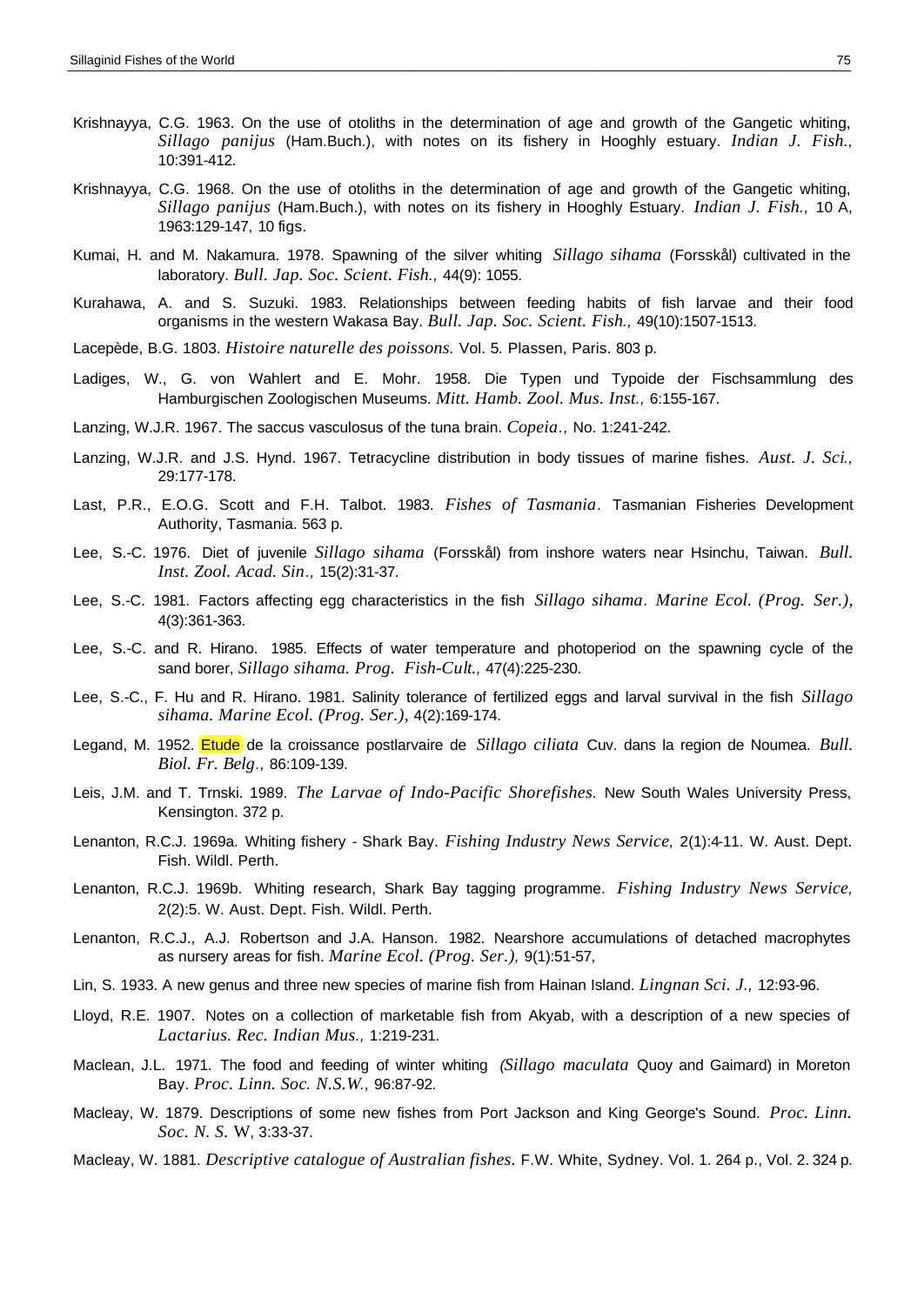- Macleay, W. 1883. Contribution to a knowledge of the fishes of New Guinea No. 2. *Proc. Linn. Soc. N. S. W.,* 7:351-366.
- Macnae, W. and M. Kalk (eds.). 1969. *A natural history of Inhaca Island, Mozambique.* Witwatersrand Univ. Press, Johannesburg.
- Marshall, T.C. 1964. *Fishes of the Great Barrier Reef and coastal waters of Queensland.* Angus and Robertson, Sydney. 566 p., 136 pls (72 colour).
- Martin, C. and H.R. Montalban. 1935. Philippine Sillaginidae. *Philipp. J. Sci.,* 55:221-227.
- Masuda, H., K. Amaoka, C. Araga, T. Uyeno and T. Yoshino (eds.). 1984. *The fishes of the Japanese Archipelago.* Tokai University Press, Tokyo. 437 p.
- Masuda, H., C. Araga and T. Yoshino. 1975. *Coastal Fishes of southern Japan.* Tokai University Press, Tokyo. 384 p.
- Maxwell, C.N. 1921. Malayan fishes. *J. Straits Brch. R. Asiat. Soc.,* 84:181-280, 72 pls.
- McCoy, F. 1879-1890. *Prodromus of the zoology of Victoria.* 20 decades in 2 vols. Govt. Printer, Melbourne. 375 p., 200 pls.
- McCulloch, A.R. 1911. Report on the fishes obtained by the F.I.S. "Endeavour" on the coasts of New South Wales, Victoria, South Australia and Tasmania. In: *Biological Results of the Fishing Experiments carried on by F.I.S., "Endeavour".* Vol. 1, p. 1-87, pls 1-16.
- McCulloch, A.R. 1912. Notes on some Western Australian Fishes. *Rec. West. Aust. Mus.,* 1:78-97.
- McCulloch, A.R. 1921. Checklist of the fish and fish-like animals of New South Wales. Part 2. *Aust. Zool.,*  2:24-68.
- McCulloch, A.R. 1927. *The fish and fish-like animals of New South Wales.* Royal Zoological Society of New South Wales, Sydney. Third Edition. 104 p.
- McKay, R.J. 1980. The fishes of the family Sillaginidae from India with a description of a new species. *J. Mar. Biol. Assoc. India,* 1976, 18(2):375-385.
- McKay, R.J. 1983. *Sillago asiatica,* p. 613-614. In: Dutt, S. and Sujatha, K., On a new species of *Sillago* Cuvier, 1817 (Teleostei : Sillaginidae) from India. *Proc. Indian Natl. Sci. Acad.,* B48(5):611-614 (1982).
- McKay, R.J. 1985. A revision of the fishes of the family Sillaginidae. *Mem. Queensland Mus.,* 23(1): 1-73.
- McKay, R.J. 1986. Sillaginidae, p. 615-616. In: Smith, M.M. and P.C. Heemstra (eds.): *Smiths' Sea Fishes.*  J.L.B. Smith Institute of Ichthyology, Grahamstown, 1047 p., 144 pls.
- McKay, R.J. and L.J. McCarthy. 1989. A revision of the sillaginid fishes of the Arabian Gulf with a description of *Sillago arabica* new species. *Mem. Queensland Mus.,* 27(2):551-553.
- McKay, R.J., S. Dutt and K. Sujatha. 1985. *Sillago (Parasillago) indica,* p. 38-39. In: McKay, R.J., A revision of the fishes of the family Sillaginidae. *Mem. Queensland Mus.,* 23(1): 1-73.
- Menon, A.G.K. 1961. On a collection of fish from the Coromandel coast of India including Pondicherry and Karaikkal areas. *Rec. Indian Mus.,* 59:369-404.
- Meyer, A.B. 1885. Catlogo de los peces recolectados en el archipelago de las Indias orientales durante los anos 1870 a 1873. *An. Soc. Esp. Hist. Nat.,* 14:5-49.
- Misra, K.S. 1962. An aid to the identification of the common commercial fishes of India and Pakistan. *Rec. Indian Mus.,* 57:1 -320.
- Mookerjee, H.K., D.N. Ganguly and T.C. Mazumdar. 1946. On the food of estuarine fish of Bengal. *Sci. Cult.,*  11:564-565.
- Mori, T. 1928. A catalogue of the fishes of Korea. *J. Pan-Pacif. Res. Instn.,* 3(3):3-8.
- Morton, R.M. 1982. *Reproductive biology and tagging studies of summer whiting, Sillago ciliata at Bribie Island, Queensland.* M. Sc. Thesis Univ. Queensland.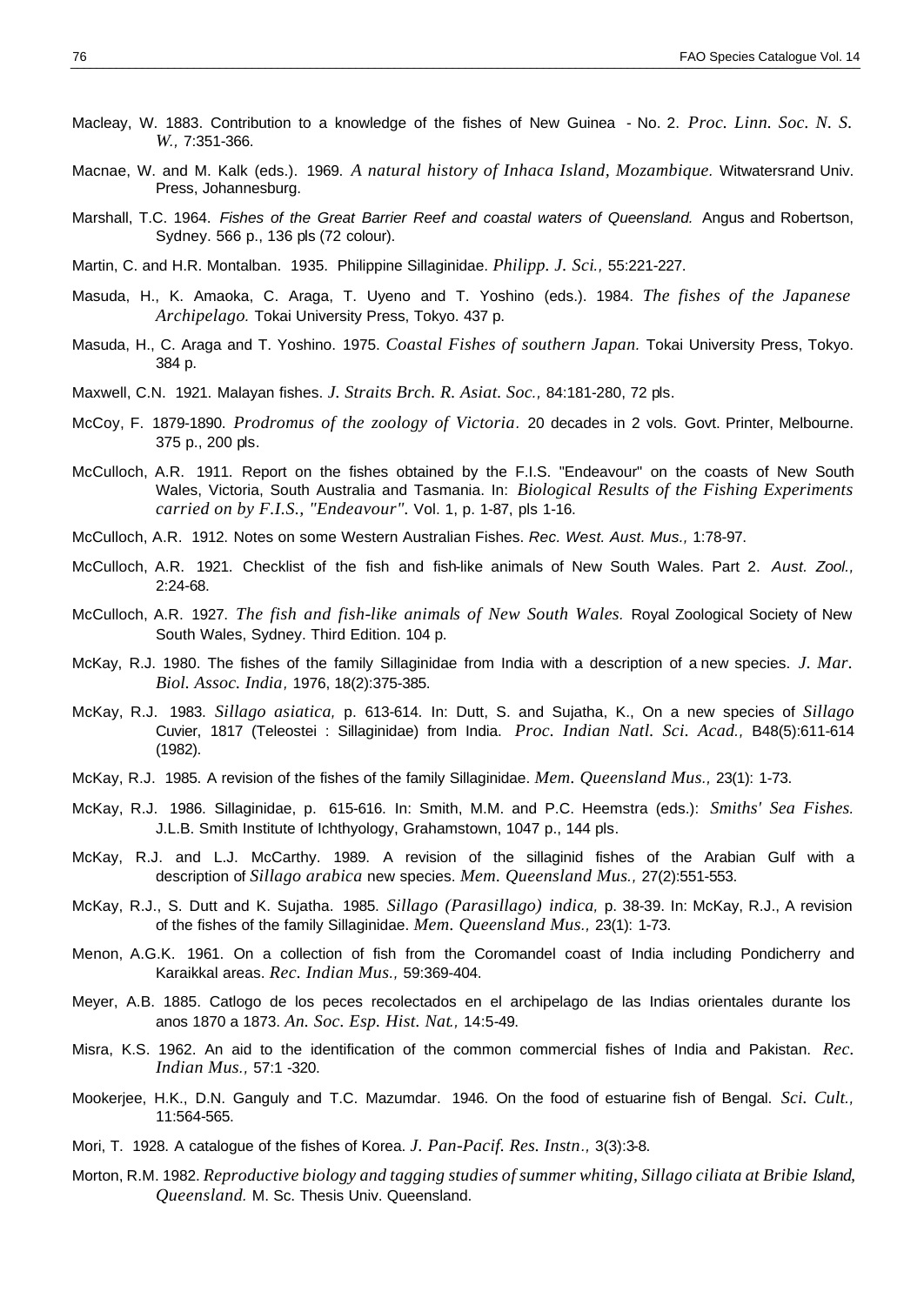- Morton, P.M. 1985a. The reproductive biology of summer whiting, *Sillago ciliata* C. & V., in northern Moreton Bay, Queensland. *Aust. Zool.,* 21(6-7):491-502.
- Morton, R.M. 1985b. The tagging of summer whiting, *Sillago ciliata* in northern Moreton Bay, Queensland. *Proc. R. Soc. Queensland,* 96:19-23.
- Mouneime, N. 1977. Liste des poissons de la côte du Liban (Mediterranée orientals). *Cybium,* 3e Sér., 1:37-66.
- Munro, I.S.R. 1945. Postlarval stages of Australian fishes, No. 1. *Mem. Queensland Mus.,* 12:136-153.
- Munro, I.S.R. 1949. Revision of Australian silver breams *Mylio* and *Rhabdosargus. Mem. Queensland Mus.,*  12(4): 182-223, pls 1-23, figs 1-5.
- Munro, I.S.R. 1955. *The marine and freshwater fishes of Ceylon.* Dept. External Affairs, Canberra. 351 p., 56 pls.
- Munro, I.S.R. 1958. The fishes of the New Guinea region. *Papua New Guin. Agric. J.,* 10:97-369.
- Munro, I.S.R. 1967. *The fishes of New Guinea.* Dept. Agriculture Stock and Fisheries, Port Moresby. 651 p., 1-78 pls.
- Nadkarni, V.B. 1963. Structure of the kidney of marine fishes in relation to their habitat, p. 157-170. In*: Recent advances in zoology in India.* Zool. Survey India, Dehli.
- Nogusa, S. 1951. Chromosome studies in Pisces, II. On the chromosomes of *Sillago sihama* (Sillaginidae) and *Parasilurus asotus* (Siluridae). *Jap. J. Genet.,* 26:153-155.
- Nogusa, S. 1960. A comparative study of the chromosomes in fishes with particular consideration on taxonomy and evolution. *Mem. Hyogo Univ. Agric.,* 3:1-62, pls 1-6.
- Ogilby, J.D. 1886. *Catalogue of the fishes of New South Wales with their principal synonyms.* Govt. Printer, Sydney. 67 p.
- Ogilby, J.D. 1893. *Edible Fishes and Crustaceans of New South Wales.* Govt. Printer, Sydney. 212 p., 51 pls.
- Ogilby, J.D. 1910. On some new fishes from the Queensland coast. *Proc. R. Soc. Queensland,* 23:85-139. (Paper read before the Royal Society of Queensland on November 20,1910 but was withheld from publication outside of authors copies).
- Okada, Y. 1955. *Fishes of Japan. Illustrations and descriptions of fishes of Japan.* Maruzen Co. Ltd., Tokyo. 434 p., 391 figs.
- Oozeki, Y. and R. Hirano. 1985. Effects of temperature changes on the development of the eggs of the Japanese whiting *Sillago japonica* Temminck and Schlegel. *Bull. Jap. Soc. Scient. Fish.,*  51(4):557-572.
- Oozeki, Y, P.-P. Hwang and R. Hirano. 1992. Larval Development of the Japanese whiting, *Sillago japonica. Jap. J. Ichthyol*.,39(1):59-66.
- Palekar, V.C. and D.V. Bal. 1955. Occurrence of *Sillago chondropus,* Blkr., in the seas of India. *Curr. Sci.,*  24:128.
- Palekar, V.C. and D.V. Bal. 1959. Studies on the food and feeding habits of the Indian Whiting *(Sillago sihama* Forsskål) from Karwar waters. *J. Univ. Bombay* (NS), 27 B(5):1-18, 8 figs.
- Palekar, V.C. and D.V. Bal. 1961. Studies on the maturation and spawning of the Indian whiting *(Sillago sihama* Forsskål) from Karwar waters. *Proc. Indian Acad. Sci.,* 54 B:76-93.
- Paradice, W.E.J. and G.P. Whitley. 1927. Northern Territory Fishes. An annotated list of fishes collected from the waters of the Northern Territory of Australia during the cruises of H.M.A.S. "Geranium", 1923-25. *Mem. Queensland Mus.,* 9(1):76-106.
- Parrott, A.W. 1959. *Sea anglers fishes of Australia.* Hodder and Stoughton, Melbourne. 208 p.
- Pellegrin, J. 1905. Mission permanente française en Indo-Chine des poissons de la Baie d'Along (Tonkin). *Bull. Soc. Zool. Fr.,* 30:82-88.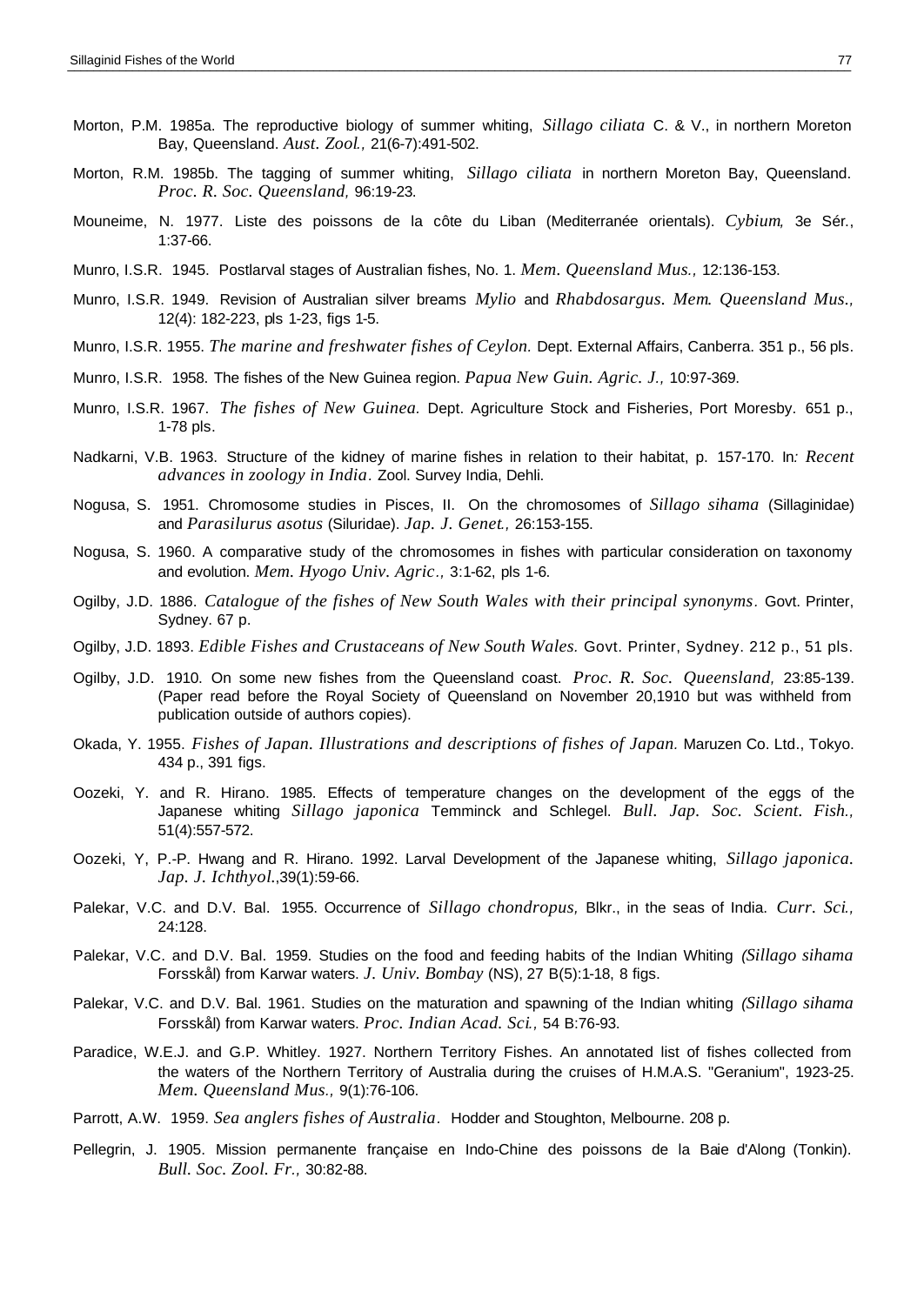- Pellegrin, J. 1907. Liste des poissons recueillis à Madagascar par M.F. Geay. Description d'une espèce nouvelle. *Bull. Mus. Natl. Hist. Nat. Paris,* 1907, 3:201-206.
- Pellegrin, J. 1914. Sur une collection de poissons de Madagascar. *Bull. Soc. Zool. Fr.,* 39:221-234.
- Peters, W. 1865. Berichte über einige neue Säugethiere...Amphibien...und Fische... *Monatsber. Dtsch. Akad. Wiss. Berlin,* 1864:381-399.
- Peters, W. 1877. Übersicht der während der von 1874 bis 1877 unter dem Commando des Herrn Capitän z.S. Freiherrn von Schleinitz ausgeführten Reise S.M.S. "Gazelle" gesammelten und von der kaiserlichen Admiralität der königlichen Akademie der Wissenschaften übersandten Fische. *Monatsber. dtsch. Akad. Wiss. Berlin,* 1876:831-854.
- Playfair, R.L. 1867. The fishes of Seychelles. *Proc. Zool. Soc. London, 1*867:846-872.
- Pohl, C.A. 1884. *Museum Godeffroy Catalog 9.* Friederichsen, Hamburg. 46 p.
- Pollock, B.R. 1980. Surprises in Queensland angling study. *Aust. Fish.,* 39(4):17-19.
- Pollock, B.R. and M.J. Williams. 1983. An assessment of the angling fishery for summerwhiting, *Sillago ciliata* and S. *analis,* in Moreton Bay, Queensland from 1959 to 1980. *Proc. R. Soc. Queensland,* 94:85-90.
- Quoy, J.R.C. and J.R Gaimard. 1824-1825. Zoology. Poissons. In: L. de Freycinet, *Voyage autour du Monde .... exécuté sur les corvettes de S.M. "L'Uranie " et "La Physicienne ", pendant les années 1817-1820.*  Pillet Aîné, Paris. 712 p.
- Quoy, J.R.C. and J.R Gaimard. 1834. Poissons 3, p. 647-720, 20 pis. In: *Voyage de découvertes de "L'Astrolabe" exécute par ordre du Roi, pendant les années 1826-29; sous le commandement de M.J. Dumont d'Urville.* I. Tastu, Paris.
- Radhakrishnan, N. 1954. Occurrence of growth rings on the otoliths of the Indian whiting, *Sillago sihama* (Forsskål). *Curr. Sci.,* 23:196-197.
- Radhakrishnan, N. 1957. A contribution to the biology of Indian sand whiting *Sillago sihama* (Forsskål). *Indian J. Fish.,* 4:254-283.
- Ramamurthy, S. and M.H. Dhulkhed. 1977. Availability of seeds of *Sillago sihama* for farming along South Kanara coast. *Indian J. Fish.,* 22(2):283-284.
- Reeves, C.D. 1927. A catalogue of the fishes of northeastern China and Korea. *J. Pan-Pacif. Res. Instn.,*  2(3):3-16.
- Regan, C.T. 1908. A collection of fishes from the coasts of Natal, Zululand and Cape Colony. *Ann. Natal Mus.,* 1(3):241-255.
- Regan, C.T. 1913. The classification of the Percoid Fishes. *Ann. Mag. Nat. Hist.,* (8)12:111-145.
- Richardson, J. 1842. Contributions to the ichthyology of Australia. *Ann. Mag. Nat. Hist.,* (1)9:120-131.
- Richardson, J. 1843. Icones Piscium or Plates of Rare Fishes. R. &J. Taylor, London, p. 1-8, pls 1-5.
- Richardson, J. 1846. Report on the ichthyology of the seas of China and Japan. *Rep. Br. Ass. Advmt. Sci., 15th meet.,* 1845:187-320.
- Robertson, A.I. 1977. Ecology of juvenile King George whiting *Sillaginodes punctatus (Cuvier &.* Valenciennes) (Pisces: Perciformes) in Western Port, Victoria. *Aust. J. Mar. Freshwat. Res.,* 28(1):35-43.
- Roughley, T.C. 1951. *Fish and fisheries of Australia.* Angus and Robertson, Sydney. 344 p., 80 pls (60 colour).
- Rüppell, E. 1828-1830. *Atlas zu der Reise im nördlichen Afrika von Eduard Rüppell, Zoologie 4, Fische des Rothen Meers.* Heinrich Ludwig Borner, Frankfurt am Main. 141 p.
- Rüppell, E. 1835-1838. *Neue Wirbelthiere zu der Fauna von Abyssinien gehörig.* 2 vols. Siegmund Schmerber, Frankfurt am Main.
- Rutter, C. 1897. A collection of fishes obtained in Swatow, China by Miss Adele M. Fielde. *Proc. Acad. Nat. Sci.Philad.,* 1897:56-90.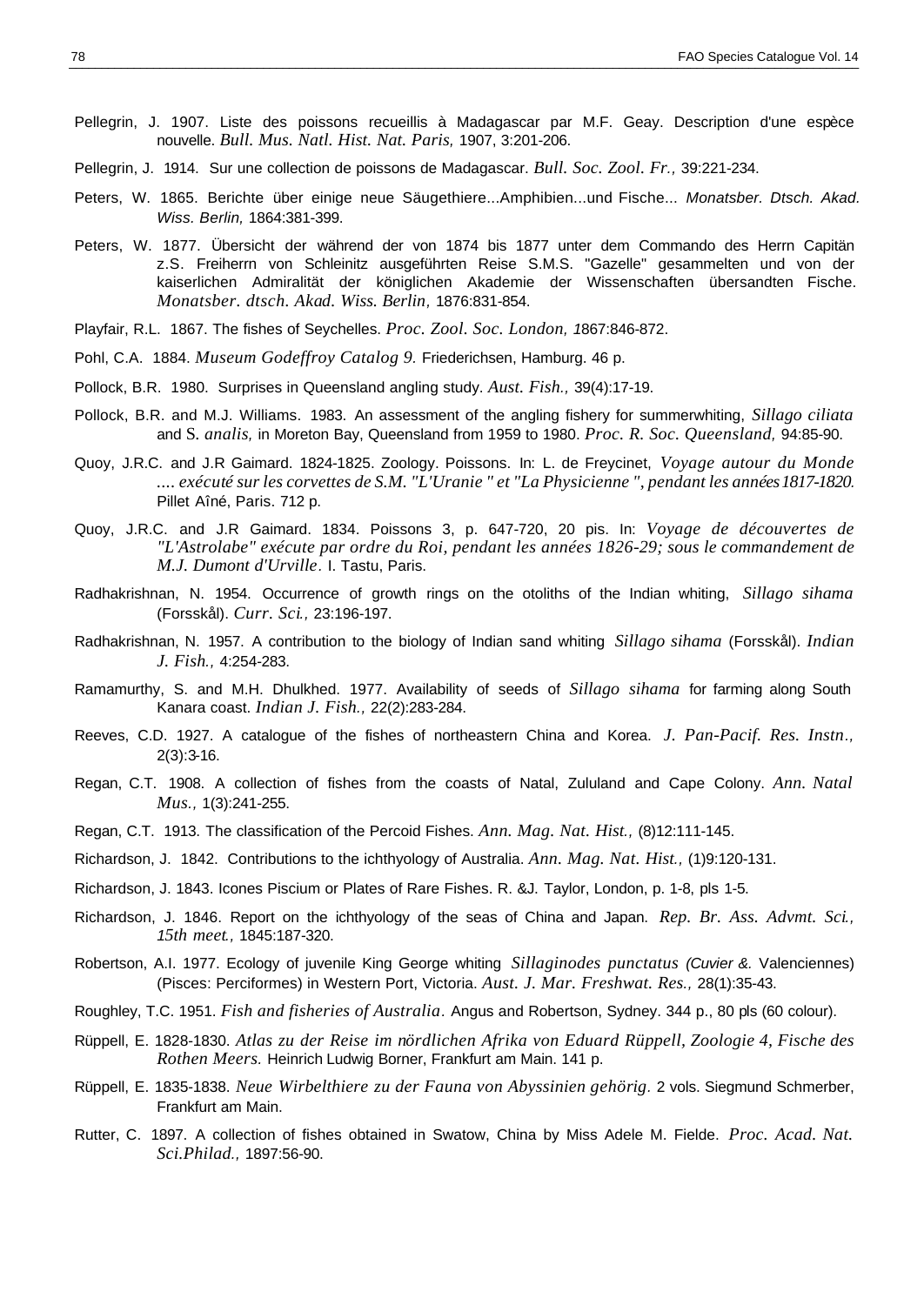- Sainsbury, K.J., P.J. Kailola and G.G. Leyland. 1985. *Continental Shelf Fishes of Northern and North-Western Australia.* CSIRO, Canberra, Commonwealth of Australia. 375 p.
- Sandars, D.F. 1945. Five new microcotylids from fish from Western Australian waters. *J. Proc. R. Soc. West. Aust.,* 29:107-135.
- Sano, M.and K. Mochizuki. 1984. A revision of the Japanese sillaginid fishes. *Jap. J. Ichthoi,* 31(2):136-149.
- Sauvage, H.E. 1881. Sur une collection de poissons de Swatow. *Bull. Soc. philomath. Paris, (7)* 5:104-108.
- Schmeltz, J.D. 1866. Topographische und zoologische Notizen. *Cat. Mus. Godeffroy,.* 3:1-142.
- Schmeltz, J.D. 1869. Topographische und zoologische Notizen. *Cat. Mus. Godeffroy,* 4:1-142.
- Schmeltz, J.D. 1879. Topographische und zoologische Notizen. *Cat. Mus. Godeffroy,* 7:1-100.
- Schwarzhans, W.W. 1984. *Fish otoliths from the New Zealand Tertiary.* Report NZGS 113. New Zealand Geological Survey. 269 p.
- Scott, J.S. 1959. *An introduction to the sea fishes of Malaya.* Govt. Printer, Kuala Lumpur. 180 p.
- Scott, T.D. 1962. *The marine and freshwater fishes of South Australia.* Govt. Printer, Adelaide. 388 p.
- Scott, T.D., C.J.M. Glover and R.V. Southcott. 1974. *The marine and freshwater fishes of South Australia.* Govt. Printer, Adelaide. 392 p.
- Seale, A. 1910. Fishes of Borneo with descriptions of four new species. *Philipp. J. Sci.,* 5:263-288.
- Seale, A. 1914. Fishes of Hong Kong. *Philipp. J. Sci.,* 9:59-79.
- Shao, K.T. and K.H. Chang. 1978. A Revision of the sandborers (genus *Sillago)* of Taiwan. *Bull. Inst. Zool. Acad. Sin.,* 17(1):1-11.
- Shao, K.T. and K.H. Chang. 1979. Systematic studies of sandborers (genus *Sillago)* from the waters around Taiwan. *Proc. Inst. Symp. Mar. Biogeogr. Evol. Hemisphere,* Govt. Print, Wellington.
- Shao, K.T, S.-C. Shen and L.-W. Chen. 1986. A newly recorded sandborer, *Sillago (Sillaginopodys) chondropus* Bleeker, with a synopsis of the fishes of the family Sillaginidae of Taiwan. *Bull. Inst. Zool. Acad. Sin.,* 25(2):141 -150.
- Smith, C.L and R.M. Bailey. 1961. Evolution of the dorsal-fin supports of percoid fishes. *Pap. Mich. Acad. Sci.,* 46:345-363.
- Smith, C.L. and R.M. Bailey. 1962. The subocular shelf of fishes. *J. Morphol,* 110:1-18.
- Smith, H.M. and T.E.B. Pope. 1906. List of fishes collected in Japan in 1903, with descriptions of new genera and species. *Proc. U. S. Nad. Mus.,* 31:459-499.
- Smith, J.L.B. 1949. *The sea fishes of Southern Africa.* Central News Agency, Ltd, South Africa. 550 p., 103 pls, 1232 figs.
- Smith, J.L.B. 1955. The fishes of Aldabra. Part 2. *Ann. Mag. Nat. Hist.,* (12) 8:689-697.
- Smith, J.L.B. and M.M. Smith. 1963. *The fishes of the Seychelles.* Dept. Ichthyology, Rhodes Univ., Grahamstown. 215 p., 98 pls.
- Srivastava, P.N. 1955. Morphology and histology of the air-bladder of certain sciaenoid fishes with the description of a new type of ear-air bladder connection. *Proc. Natl. Inst. Sci. India,* 21 B:74-78.
- Stanbury, P.J. 1969. Type specimens in the Macleay Museum, University of Sydney. *Proc. Linn. Soc. N. S. W.,* 93:203-210.
- Starks, E. 1926. Bones of the ethmoid region of the fish skull. *Stanf. Univ. Publs. Biol. Sci.,* 4:139-338.
- Stead, D.G. 1906a. Exhibition of series of New South Wales whitings, with notes. *Proc. Linn. Soc. N. S. W.,*  30:574-576.
- Stead, D.G. 1906b. *Fishes of Australia: A popular and systematic guide to the study of the wealth within our waters.* William Brooks & Co. Ltd., Sydney. 278 p., 10 pls.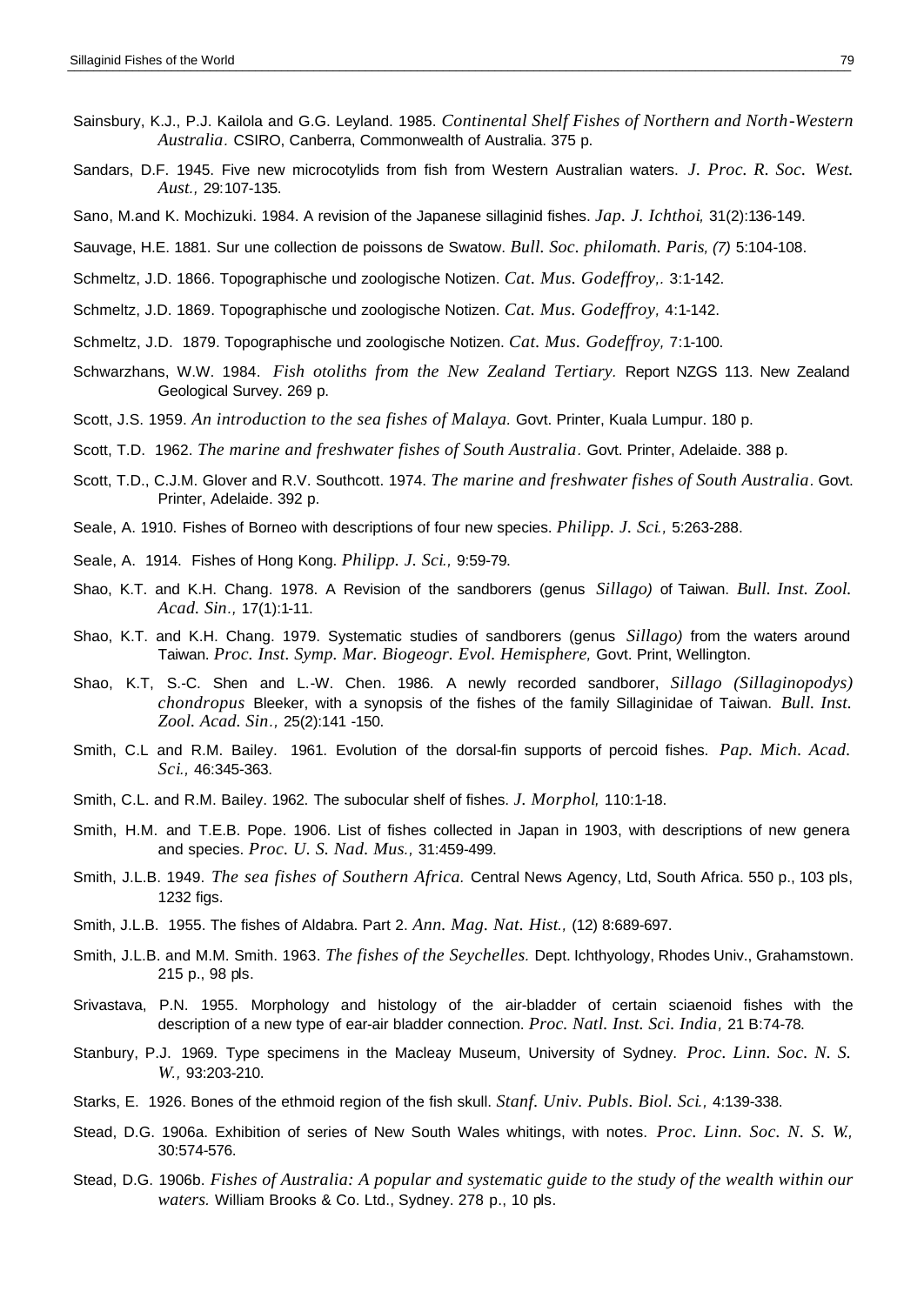- Stead, D.G. 1908a. *New fishes from New South Wales (no. 1).* Govt. Printer, Sydney. 12 p.
- Stead, D.G. 1908b. *The edible fishes of New South Wales: Their present importance and their potentialities.*  Govt. Printer, Sydney. 123 p., 81 pls.
- Steindachner, F. 1866. Zur Fischfauna von Port Jackson in Australien. *Sitzungsber. Österr.Akad. Wiss. Wien,*  53:424-481.
- Steindachner, F. 1870. Bericht über eine Sammlung von Fischen aus Singapore. *Sitzungsber. Österr.Akad. Wiss. Wien,* 60:557-571.
- Steindachner, F. 1893. Ichthyologische Beiträge. 16. *Sitzungsber. Österr. Akad. Wiss. Wien,* 120:215-243.
- Steindachner, F. and L. Doderlein. 1885. Beiträge zur Kenntniss der Fische Japans III. *Denkschr. Österr. Akad. Wiss. Wien,* 49:171-212.
- Stinton, F.C. 1953. Fish otoliths from the Pliocene of South Australia. *Trans. R. Soc. S. Aust.,* 76:66-69.
- Stinton, F.C. 1958. Fish otoliths from the Teritary strata of Victoria, Australia. *Proc. R. Soc. Victoria,* 70:81-93.
- Stokes, J.L. 1846. *Discoveries in Australia ... during the voyage of H.M.S. "Beagle" in the years 1837-1843.*  Vol. 2. T. & W. Boone, London. 543 p.
- Sujatha, K. 1988. Spatial distribution of fishes of the family Sillaginidae in estuarine waters. *J. Mar.Biol.Assoc. India,* 29(1-2):367-368.
- Sujatha, K. and S. Dutt. 1985. Shape of swimbladder in family Sillaginidae (Pisces) and its taxonomic value. *Mahasagar,* 18(3):429-431.
- Suvatti, C. 1950. Fishes, p. 180-446. In: *Fauna of Thailand.* Dept. Fisheries, Bangkok. 1100 p.
- Swainson, W. 1838-1839. *On the natural history and classification of fishes, amphibians, and reptiles or monocardian animals.* Longman and others, London. 2 vols.
- Takahashi, Y. 1962. Study for the identification of species based on the vertebral column of Teleostei in the Inland Sea and its adjacent waters. In: *Studies on identification of species and restoration of body-size based on vertebral column of Teleostei.* Reprinted from *Bull. Naikai Regional Fisheries Res. Lab.,* No. 16. (In Japanese).
- Tanaka, S. 1913. *Figures and descriptions of the fishes of Japan, including Riukiu Islands, Bonin Islands, Formosa, Kurile Islands, Korea, and Southern Sahkalin.* Maruzen Co.Ltd., Tokyo. 14:231-246, pls 66-70.
- Taylor, W.R. 1964. Fishes of Arnhem Land. In: R.L. Specht (ed.), *Records of the American Australian scientific expedition to Amhem Land. Vol. 4. Zoology.* Melbourne University Press, Melbourne, p. 45-307, pls.
- Temminck, C.J. and H. Schlegel. 1842-1850. Pisces, 324 p., 144 pls. In: Ph. Fr. von Siebold, *Fauna Japonica.*  Lugdumi Batavorum, Batavia.
- Tension-Woods, J.E. 1882. *Fish and fisheries of New South Wales.* Govt.Printer, Sydney. 213 p., 45 pls.
- Thiollière, V.J. 1857. Ichthyologie, p. 139-222. In: P. Montrouzier, *Essai sur la faune de I'île de Woodlark ou Moiou.* Dumoulin, Lyon. 226 p.
- Tomiyama, I. and T. Abe. 1958. *Figures and descriptions of the fishes of Japan (A continuation of Dr Shigeho Tanaka's work).* 57:1171-1194, pls 229-231. Kazama Shobo, Tokyo.
- Tosh, J.R. 1902. On the common whiting of Moreton Bay *(Sillago bassensis). Proc. R. Soc. Queensland,*  17:175-184, pls 8-14.
- Tripathi, Y.R. 1952. Studies on parasites of Indian fishes, I, Protozoa Myxosporidia together with a check list of parasitic protozoa described from Indian fishes. *Rec. Indian Mus.,* 50:63-88.
- Tsukashima, Y, N. Yoshida, C. Kitajima, S. Matsumura and C.L. Blesch. 1983. Mass rearing of the fry of Japanese whiting *Sillago japonica* initially fed with smaller size rotifer, *Brachionus plicatilis* filtered with a fine mesh *net. Aquiculture,* 30(4):202-210.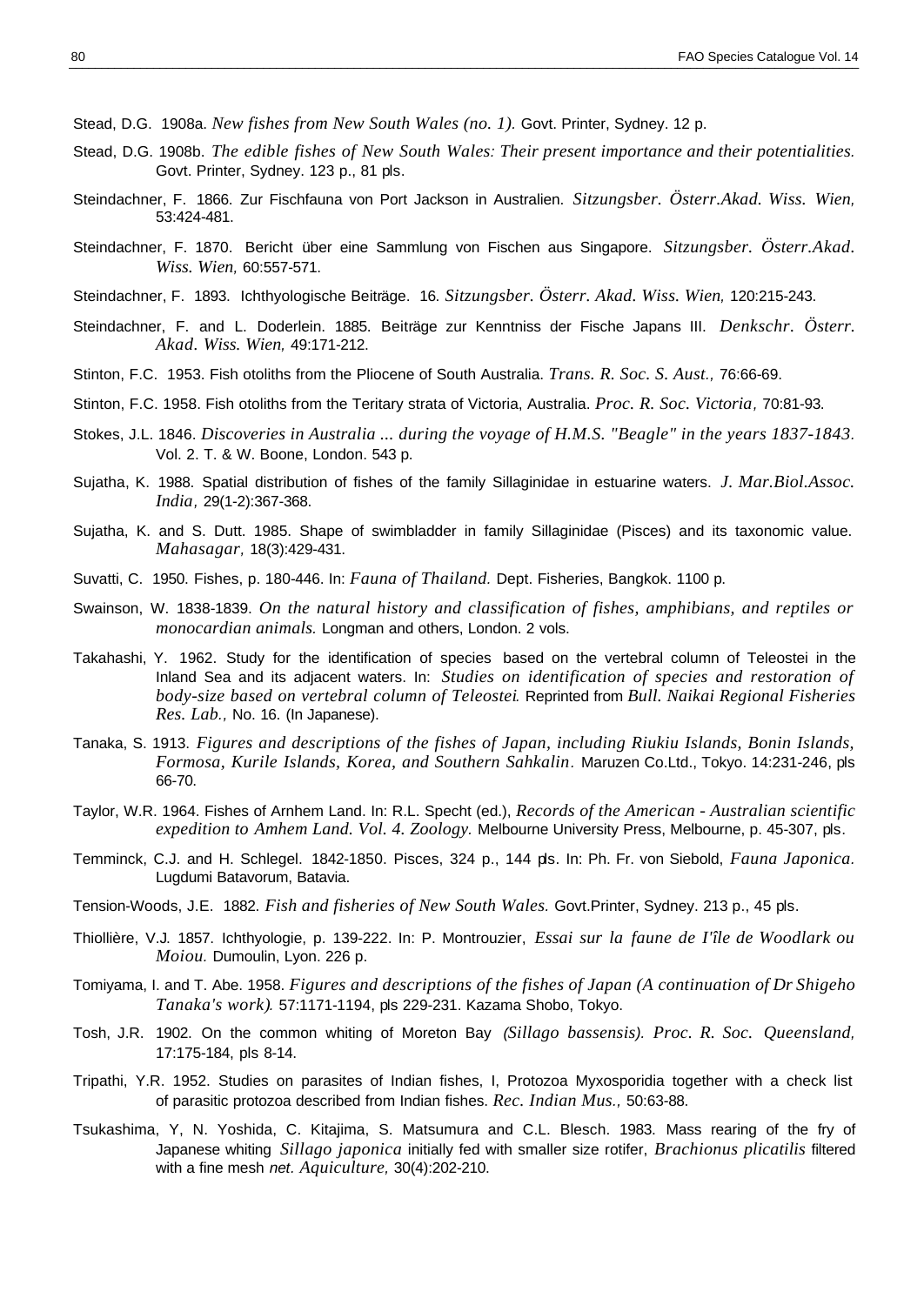- Ueno, M. and S. Fujita. 1954. On the development of the egg *of Sillago sihama* (Forsskål). *Jap. J. Ichthyol.,*  3:118-120, 1 fig. (In Japanese with English summary).
- Umali, A.F. 1934. The fishery industries of southwestern Samar. *Philipp. J. Sci.,* 54:365-389.
- Valenciennes, A. 1839. Poissons. In: *Cuvier's Le règne Animal... (Disciples' ed.).* Vol.8. Paris, 120 p.
- Villadolid, D.V. 1937. The fisheries of Lake Taal, Pansipit River, and Balayan Bay, Batanges Province, Luzon. *Philipp. J. Sci.,* 63:191-225.
- Vinciguerra, D. 1926. Catalogo dei pesci raccolti a Borneo dai Sigg. Marchese G. Doria e Dott. O. Beccari negli anni 1865-67. *Ann. Mus. Civ. Star. Nat. Giacomo Doria,* (3)10:532-628.
- Waite, E.R. 1898. Report on the fishes. *Sea Fisheries Kept. H.M.C.S. "Thetis",* 23-62.
- Waite, E.R. 1899. Scientific results of the trawling expedition of H.M.C.S. "Thetis". Introduction and fishes. *Mem. Aust. Mus.,* 4:1 -132.
- Waite, E.R. 1901. Additions to the fish fauna of Lord Howe Island, No. 2. *Rec.Aust. Mus.,* 4:36-47.
- Waite, E.R. 1902. Notes on fishes from Western Australia, No. 2. *Rec. Aust. Mus.,* 4:179-194.
- Waite, E.R. 1904. A synopsis of the fishes of New South Wales. *Mem. N. S. W. Nat. Club.,* 2:1-59.
- Waite, E.R. 1921. Catalogue of the fishes of South Australia. *Rec. S. Aust. Mus.,* 2:1-208.
- Waite, E.R. 1923. *The fishes of South Australia.* Govt. Printer, Adelaide. 243 p.
- Waite, E.R. 1928. Checklist of the marine fishes of South Australia. *J. Pan-Pacif. Res. Instn.,* 3(1 ):3-10.
- Weber, M. 1913. Die Fische der Siboga-Expedition. *Siboga-Expeditie,* 57:1-710.
- Weber, M. and de L.F. Beaufort. 1931. *The fishes of the Indo-Australian Archipelago.* Vol. 6. E.J. Brill, Leiden. 448 p.
- Weng, H.T. 1983. Identification, habitats and seasonal occurrence of juvenile whiting (Sillaginidae) in Moreton Bay, Queensland. *J. Fish Biol,* 23:195-200.
- Weng, H.T. 1986. Spatial and temporal distribution of whiting (Sillaginidae) in Moreton Bay, Queensland. *J. Fish Biol,* 29:755-764.
- Whitehead, P.J.P. and K.A. Joysey. 1967. The Vachell collection of Chinese fishes in Cambridge. *Bull. Br. Mus. (Nat. Hist.) (Zool.),* 15:123-165.
- Whitley, G.P. 1928. A checklist of the fishes of the Santa Cruz archipelago, Melanesia. *J. Pan-Pacif. Res. Instn.,* 3(1):12.
- Whitley, G.P.1932a. Studies on ichthyology, no. 6. *Rec. Aust. Mus.,* 18:321 -348.
- Whitley, G.P.1932b. Fishes. *Sci. Repts. Great Barrier Reef Exped.* 4(9):267-316.
- Whitley, G.P.1943. Ichthyological notes and illustrations (Part 2). *Aust. Zool.,* 10:167-187.
- Whitley, G.P.1944. New sharks and fishes from Western Australia. *Aust. Zool.,* 10:252-273.
- Whitley, G.P.1948. A list of the fishes of Western Australia. *Fish. Bull. West. Aust.,* 2:1-35.
- Whitley, G.P.1951. New fish names and records. *Proc. R. Zool. Soc. N. S. W.,* 1949-1950:61-68.
- Whitley, G.P. 1954. New locality records for some Australian fishes. *Proc. R. Zool. Soc. N. S. W.,*  1952-1953:23-30.
- Whitley, G.P.1955. The largest (and the smallest) Australasian fishes. *Aust. Mus. Mag.,* 11(10):329-332.
- Whitley, G.P.1962. *Marine fishes of Australia* 1. Jacaranda Press, Brisbane. 142 p.
- Whitley, G.P.1964. A survey of Australian ichthyology. *Proc. Linn. Soc. N. S. W.,* 89:11-127.
- Wongratana, T. 1977. *Sillago intermedius,* a new species of sand whiting from the Gulf of Thailand (Pisces: Sillaginidae). *Nat. Bull. Siam. Soc.,* 26:257-252.